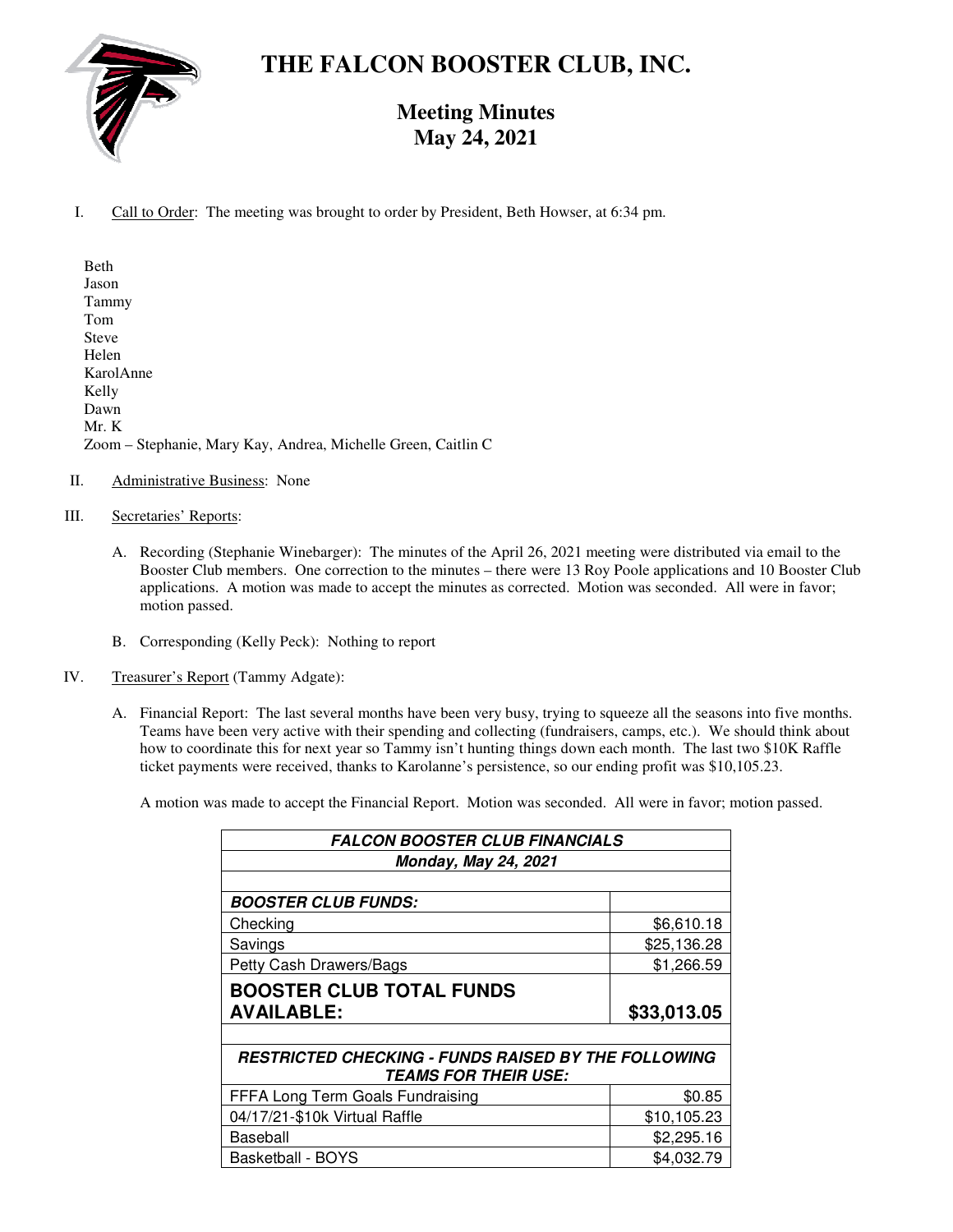| <b>Basketball - GIRLS</b>                                                                  | \$833.12     |  |
|--------------------------------------------------------------------------------------------|--------------|--|
| Cheer                                                                                      | \$4,503.95   |  |
| Field Hockey                                                                               | \$2,927.12   |  |
| Football                                                                                   | \$6,440.76   |  |
| Golf                                                                                       | \$38.00      |  |
| Lacrosse - BOYS                                                                            | \$1,657.89   |  |
| Lacrosse - GIRLS                                                                           | \$30.00      |  |
| Soccer - BOYS                                                                              | \$839.87     |  |
| Soccer - GIRLS                                                                             | \$1,527.00   |  |
| Softball                                                                                   | \$1,750.28   |  |
| Swim Teams                                                                                 | \$923.48     |  |
| Tennis                                                                                     | $-$ \$82.00  |  |
| Track                                                                                      | \$587.17     |  |
| Volleyball                                                                                 | \$519.38     |  |
| Weight Room                                                                                | \$560.55     |  |
| TOTAL FUNDS RESTRICTED TO TEAMS:                                                           | \$39,490.60  |  |
|                                                                                            |              |  |
| <b>Accounts Receivable</b>                                                                 | \$400.00     |  |
|                                                                                            |              |  |
| <b>ACCOUNTS FISCALLY MANAGED BY THE BOOSTER CLUB -</b><br>THESE ARE NOT BOOSTER CLUB FUNDS |              |  |
| Pat Georger Scholarship Trust                                                              | \$66,089.68  |  |
| Roy A. Pool Jr. Scholarship Account                                                        | \$846.26     |  |
|                                                                                            |              |  |
| TOTAL ASSETS IN ALL ACCOUNTS                                                               | \$139,839.59 |  |

## V. Committee Reports

- A. Membership (Mary Kay Anderson): As of today, there are 57 members: 17 Board/Officers, 9 coaches/Activities Director/Assistant Activities Director, and 31 parents or community members. Next school year we'll need to do a push early since we'll be back to school in person. Suggestion to attend various school events and advertise – freshman orientation, back to school, Meet the Coach night, extras for teachers to be able to hand out to students who need one. Michelle Green can blast to all school social media sites. If there are ideas to increase membership over the summer, let Beth know. Hearing there will be no activities/sports fee and no consumable fee next year, so \$10 Booster Club fee is a minimal cost. Discussion about raising the membership fee. Feedback from Dawn Brown that we need to explain what the Booster Club does and how it helps our athletes. We also need buy in from coaches to encourage parents to join. Motion to increase dues for the 2021-2022 school year to \$20. Motion was seconded. All were in favor; motion passed. Dues will be increased to \$20 for the next school year.
- B. Concessions Spring Sports going well/very active baseball/softball, LAX, soccer. We've been asked to help with track regionals (on a Wednesday).
	- 1. Thank yous and final events Beth thanked everyone who helped with concessions and reminded everyone to return the money bags to Tammy.

#### VI. Director of Student Activities:

- A. Current Status/Regulations: No change
- B. Spring Sports Wrap-Up: Boys lacrosse and softball first in the district.
- C. Coaches Reports: None
- VII. Old Business:
	- A. Scholarships (Winners, Distribution of Signs and Checks) There are nine Falcon Booster Club Athletic scholarships (7 \$1,000, 2 \$500) and 1 Roy Poole scholarship awarded. The winners were recognized by the Guidance office at Scholarship Night. The Booster Club is organizing a time for the scholarship recipients to pick up their lawn sign and check.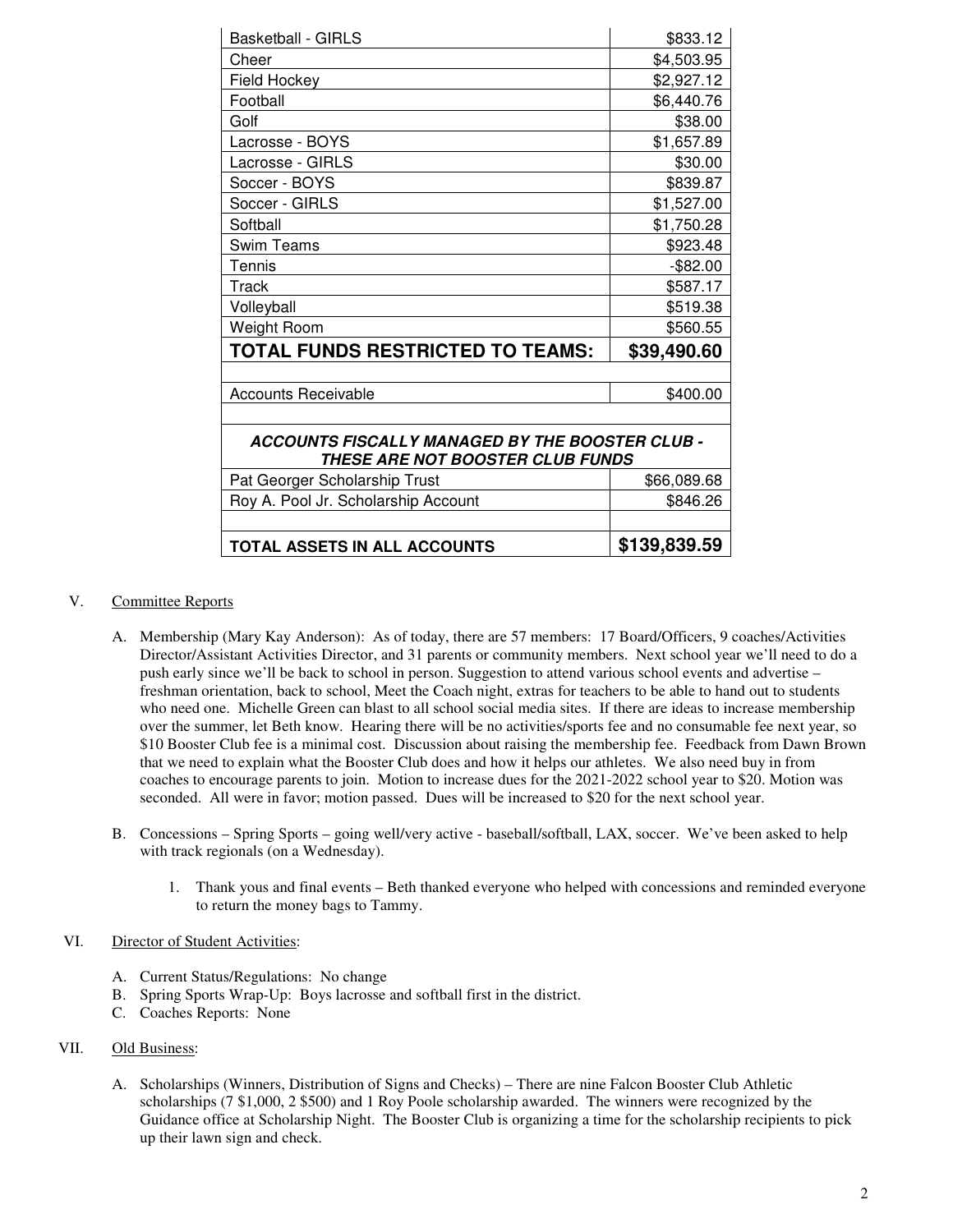#### **Falcon Booster Club Athletic Scholarships**

James Timothy "JT" Diehl (\$1,000) Jacob Reid Goldman (\$1,000) Meghan Marie Harrington (\$1,000) Faith Natalie Jooris (\$500) Katherine Todd Lattig (\$1,000) Samuel R. Potucek (\$1,000) Thurman H. Smith IV (\$1,000) Laney Elizabeth Weyman (\$500) Sarah Elizabeth Wright (\$1,000)

#### **Roy A. Pool, Jr. Memorial Scholarship:** Evan James Hamilton

- B. Gold Cup Saturday, May 29, 2021 The Booster Club is responsible for parking (9:00 12:30). We need to provide 12 volunteers, we currently have nine. Those interested should contact Beth directly.
- C. Twilight Polo Parking Leads and Training Session (Tuesday, June 1, 5:30 pm at Great Meadow) We have asked each team to be responsible for at least one weekend; they have been contacted to select their preferred weekend. Have also offered to Band and Academic Team. They should provide four people each weekend; volunteers must be Freshmen or older. Each team will receive proceeds from their night. Each night's proceeds are \$400 and there are 17 Saturday nights in total (5:00 – 8:30 pm each Saturday). After cards are parked, volunteers may stay and watch or may leave.
- D. PATH Foundation Grant has been closed out.
- E. 2021-2022 Officers and Board of Directors slate presented to the group, no other nominations made. Motion to accept the slate the officers as listed and read. Seconded. All in favor, motion passed.

## **Officers**

President: Karolanne Wayland Vice President: Andrea Gaines Treasurer: Tammy Adgate Recording Secretary: Stephanie Winebarger Corresponding Secretary: Kelly Peck Past President: Beth Miller Howser

#### **Board of Directors:**

- Mary Kay Anderson Caitlin Chirasello Tom Gallagher Michelle Green Steve Hiner Shelly Pederson Sherri Railey Sharion Rigney Jason Swart Helen Worst
- F. Other Beth took the opportunity to thank everyone who has taken on so much work this year. It has been an interesting yet successful year.

## VIII. New Business:

- A. Graduation May 26, 2021 there will be no games scheduled for that night.
- B. Falcon Field Concession Clean-Up Day Will be held Saturday, August  $7<sup>th</sup>$ . Work orders are in for some repairs (i.e., screens, mouse traps, walls need some touchup paint, ice machine needs to be fixed, clean in front of concession stand).
- C. Baseball Field Concession Clean-Up Day We will wait until after the baseball/softball season is over so TBD on a date. Mr. Kelican updated the group on the situation with the scoreboards. Baseball – because of tower construction and insect nibbles, wires from press box to the scoreboard need to be fixed. In discussion about proceeds from cell tower; if FHS receives some, Mr. Kelican wants to use it to replace the scoreboards, starting with baseball. Outdoor custodians who will help with some of the outside issues have been hired and/or are starting soon. There is still some confusion on what does Premier Sports does vs. what we think they should do. Mr. Kelican worked with Coach Ott last week to get new trash cans at the baseball and softball fields, tennis courts, and Falcon Field. Ordering about \$7,000 worth of supplies/equipment for the training room (tables, etc.).
- D. Officer Hand Over Meeting Beth would like to schedule will set a date soon.
- E. Financial Requests None